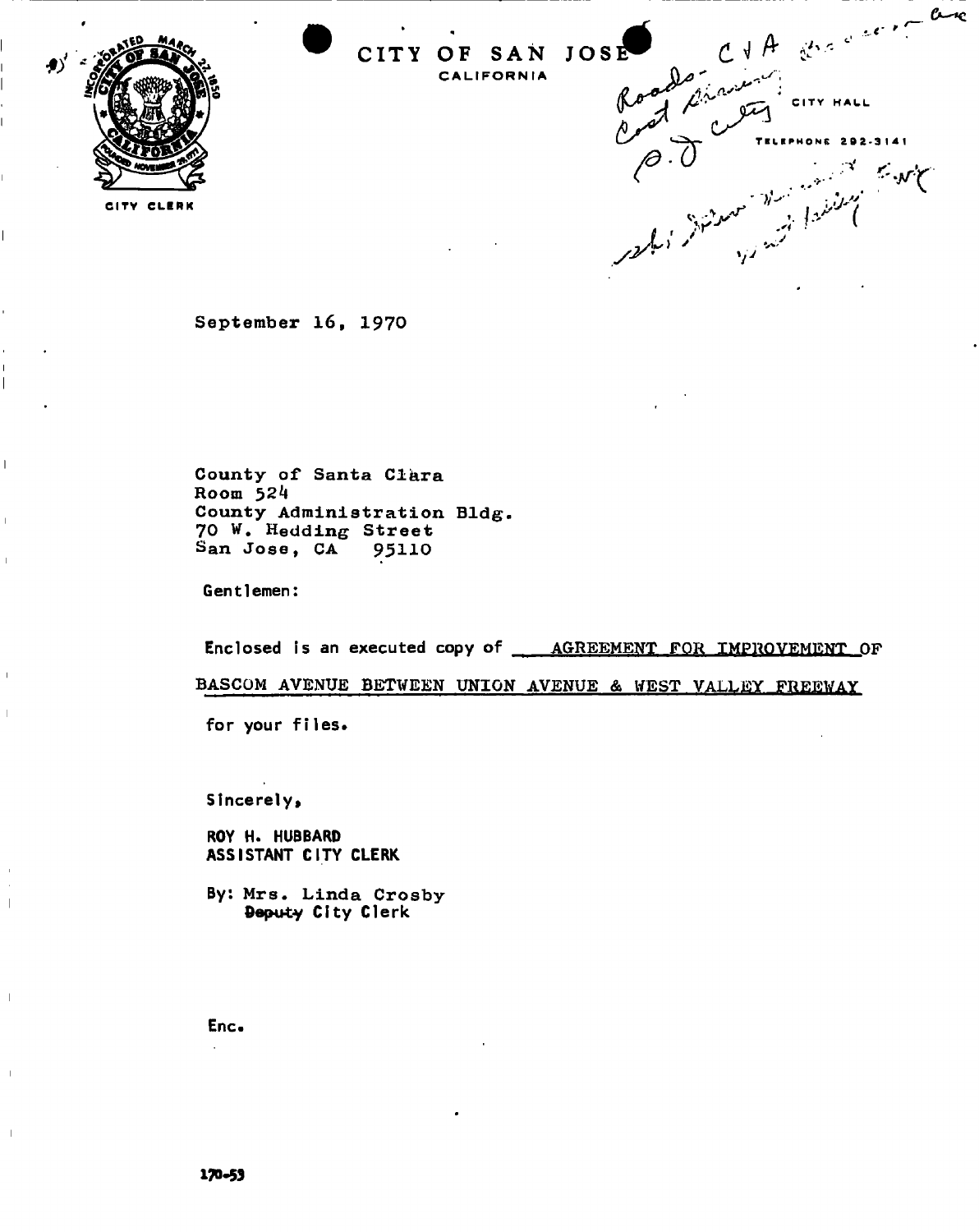Contractor atter,

**Board of Supervisors** 70 West Hedding Street San Jose, Calif. 95110

AGREEMENT BETWEEN THE CITY OF SAN JOSE. AND THE COUNTY OF SANTA CLARA FOR IN-PROVENENT OF BASCOM AVENUE BETWEEN UNION AVENUE AND WEST VALLEY FREEWAY.

38107

AGREEMENT, made and entered into this SEP  $1$  1970 day of 1970, by and between the CITY OF SAN JOSE, a municipal corporation of the State of California, hereinafter called "City", and the COUNTY OF SANTA CLARA, a political subdivision of the State of California, hereinafter called "County";

## **WITNESSETH**

**RECTTALS:** 

PPP:DOA:to-6

 $7/3/70$ 

An improved public street designated as Sasson Avenue presently exists between Union Avenue and West Valley Preeway.

The public interest requires that that portion of Bascom Avenue between Union Avenue and Nest Valley Presway be widened to a width of 120 feet and improved with curbs, gutters, and storm drainage facilitics, which said widening and improvement of said portion of Bascom Avenue shall be hereinafter called the "Project". Approximately 40% of said Project is situate within the unincorporated area of County and approximately 60% of said Project is situate within the City of San Jose. City and County desire to accomplish said Project by a joint effort.

NOW, THEREFORE, for and in consideration of their covenants and agreements hereinafter set forth, and subject to the terms, conditions and provisions herein contained, the parties horeto do hereby agree as follows:

1. Plans and Specifications for the Project, County shall, at its sole cost and expense, proceed with diligence to prepare a record of survey of the monument line of existing Bascom Avenue between Union Avenue and West Valley Freeway, descriptions of the real property required for the Project based on said record of survey, and plans and specifications for the Project.

- ∞1∞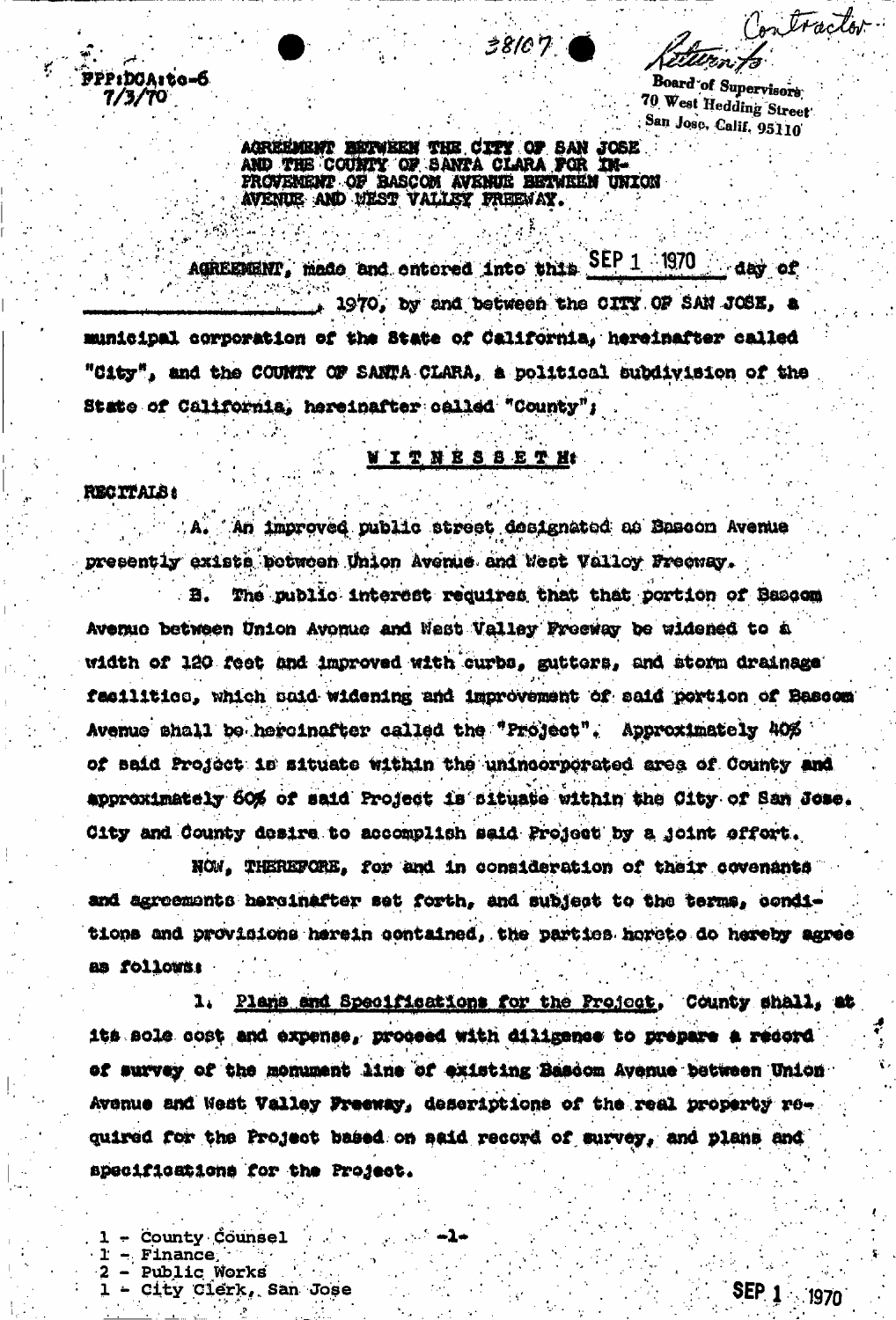Sharing of Construction Costs of the Project. City and County agree to share the construction costs of the Project as follows: County agrees to pay for 40% of the said construction costs and City agrees to pay for 60% of the said construction costs, except that all gosts incurred in the furnishing of materials and installation of sanitary sewer facilities and any other improvements which are not eligible for Federal Aid Secondary Urban Extension Funds, which said sanitary sewer facilities and any other ineligible improvements shall be hereinafter referred to as non-participating items, shall be borne by the party which requests them.

City shall contribute towards the construction costs of the Proiect, all Federal Aid Secondary Urban Extension Punds, hereinafter called U. E. funds, which City receives from the State of California for the construction costs of the Project, plus an additional sum of money which shall equal the amount of said U. E. funds received by City and the construction cost of any non-participating items requested by the City. City agrees to deposit with County after a local agency agreement has been entered into between the County, City and the State of California, providing for the contribution of U. E. funds teward the construction costs of the Project such sum of money as shall equal the smount of the U. E. funds which City is to receive from the State of California for the construction costs of the Project, pursuant to the terms of said executed local agency agreement plus the construction cost of any nonparticipating items requested by the City. County agrees to expend such money deposited by City for construction costs of the Project and for no other purpose or purposes. It is understood that all U. S. funds which City receives from the State of California pursuant to said executed local agency agreement will be disbursed directly to County, and City agrees that County may use such U. B. funds received by City to pay for construction costs of the Project. County agrees to expend such U. E. funds received by City and disbursed to County on the construction costs of the Project and for no other purpose or purposes.

 $-2-$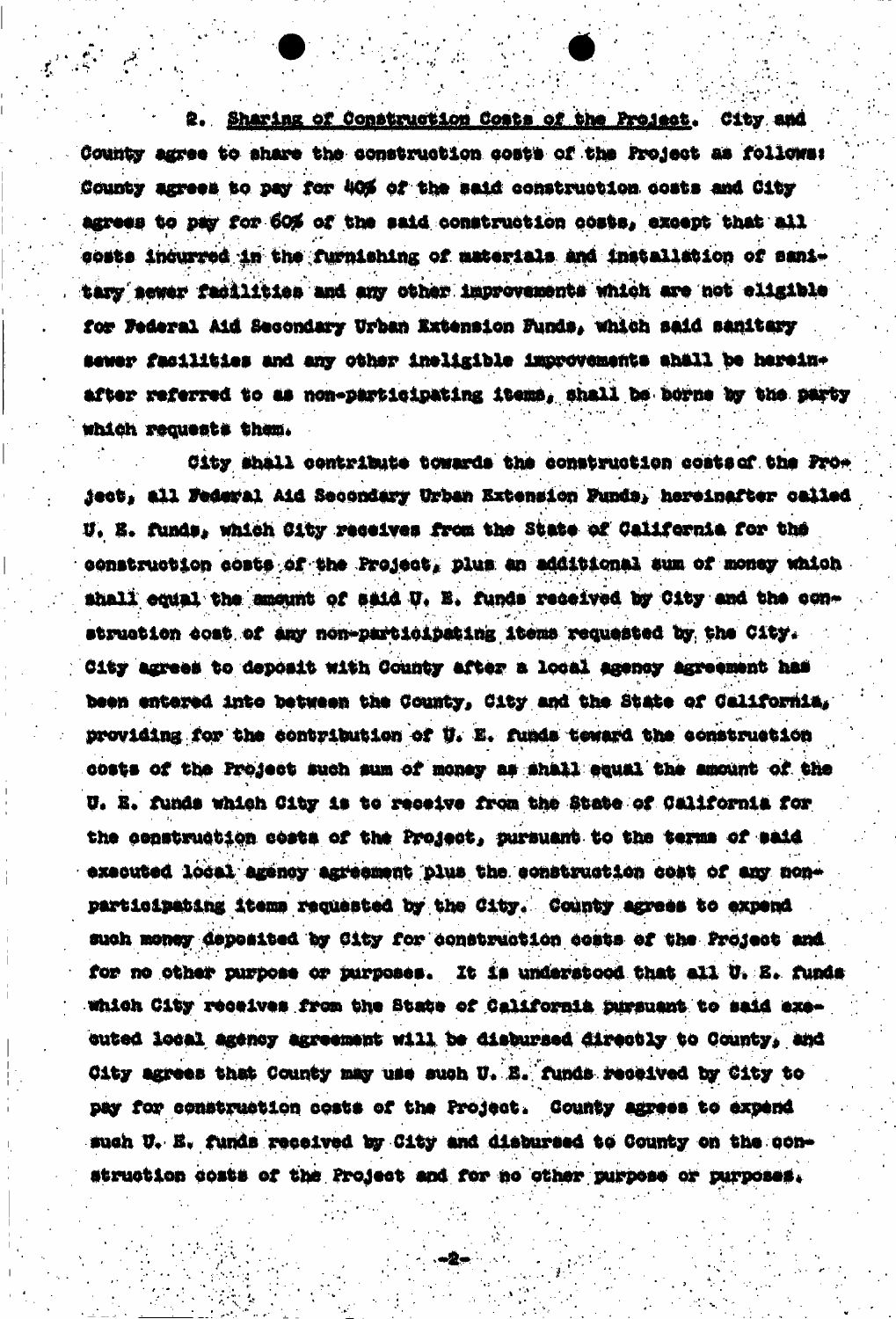County shall contribute towards the construction costs of the Project, all U. E. funds which County receives from the State of California for the construction costs of the Project, plus such additional sum of money as shall equal said U. E. funds and the construction costs of any non-participating items requested by the County.

Sharing of Acquisition Costs. Oity and County agree to 3. share the acquisition cost of the Project as hereinafter provided. City shall acquire all the real property required for the Project which lies within the City and shall pay for all acquisition costs thereof. County shall acquire all the real property required for the Project which lies within the unincorporated area of the County and shall pay for all asquisition costs thereof.

4. Award of Contract. After approval by the City and County of the record of survey, descriptions and plans and specifications for the Project and the real property necessary for the Project has been adquired either by deeds having been recorded or orders of immediate pose session having been obtained, served on all necessary parties and having become effective, County shall forthwith advertise for bids for the construction of the Project and subject to and in accordance with applicable laws, award a contract or contracts for the construction of the Project in accordance with said plans and specifications. County shall administer any such contract or contracts and shall furnish all engineering services and inspection necessary for the completion of the Project in accordance with said plans and specifications. County shall pay for the construction costs of the Project, and in that connection agrees to apply all money deposited by City with County pursuant to Paragraph 2 hereof, as well as all U. E. funds received by City from the State for construction costs of the Project and disbursed directly to County.

5. Insurance. County shall require any contractor awarded a contract for any portion of the Project to secure and maintain in full force and effect at all times during the construction of the Project and until said Project is accepted by County, public liability and

-34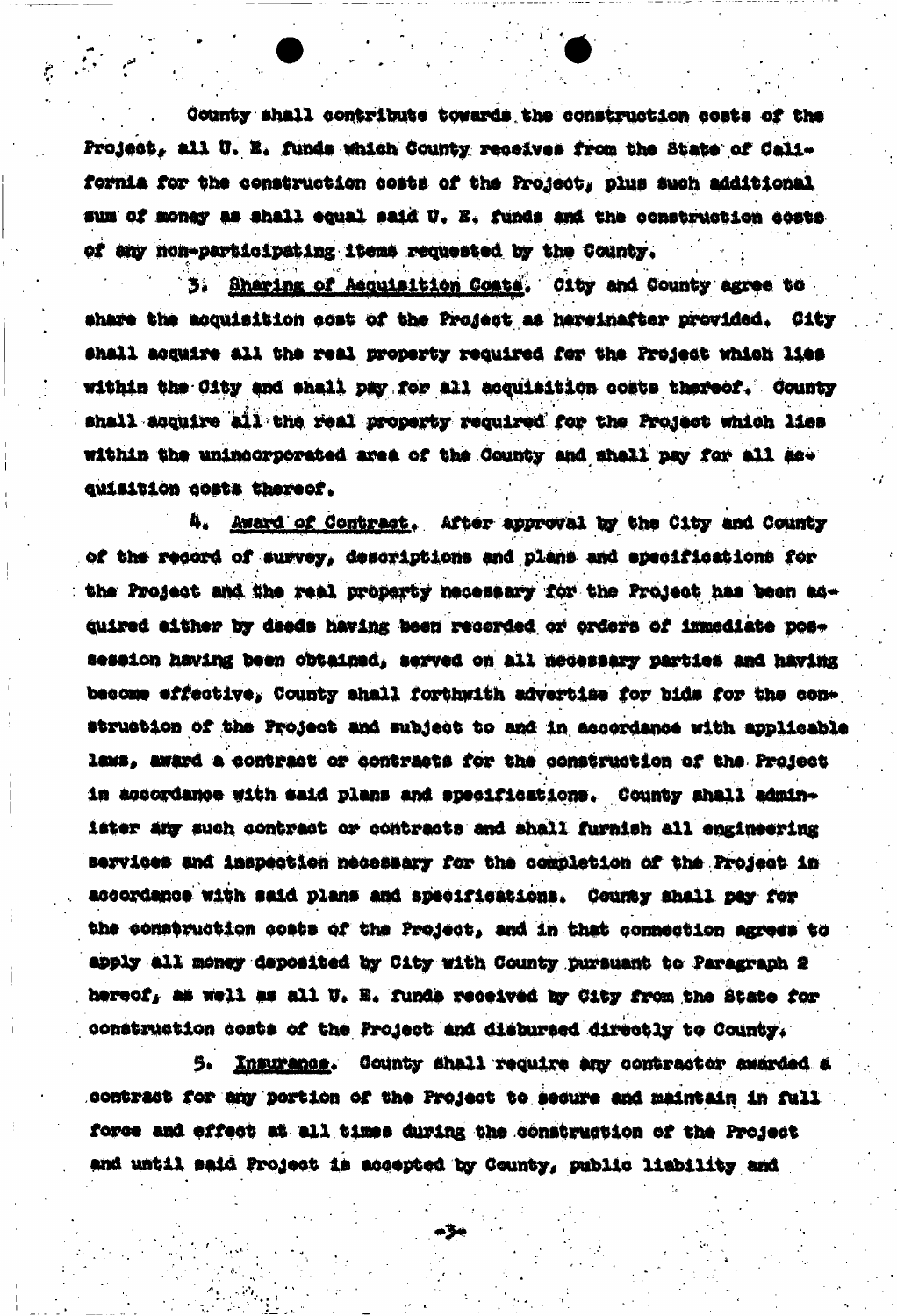property damage insurance in forms and limits of liability satisfactory and acceptable to both City and County, insuring the City and County and their respective officers and employees from and against any claim, loss, liability, cost or expense arising out of or in any way connected with the construction of the Project.

Said policy shall contain a provision that the insurance afforded thereby to City and County and their respective officers and employees shall be primary insurance to the full limits of liability of the policy and that if the City or County or their respective officers and employees have other insurance shall be excess insurance only.

Resords and Accounts. County shall keep, maintain and б. render available for inspection by City or its authorized representatives records and books which will provide a complete and accurate account of all costs, fees and expenditures made by County on construction costs of the Project. Upon completion of the Project, County shall prepare and furnish to City a final detailed accounting in full of the construction costs of the Project.

Construction costs as used in this agreement shall mean the total of all costs and expenses incurred by County in connection with the Project relating to engineering, preparing plans and specifications and contract documents, publication, advertising and printing, inspection and supervision, and the final cost of the construction contract or contracts awarded by County for the Project (including the cost of any extra work or materials not included in the contract price of said construction contract but provided for and authorized by City and County in accordance with the provisions of the contract documents).

7. Matching Credits. It is understood and agreed that City and County shall both be authorized to claim matching credits if they so choose for their share of eligible funds expended on said Project.

8. Final Accounting. In the event that the said accounting shows that City's share of the final construction costs of the Project is less than the total of the U. B. funds received by City from the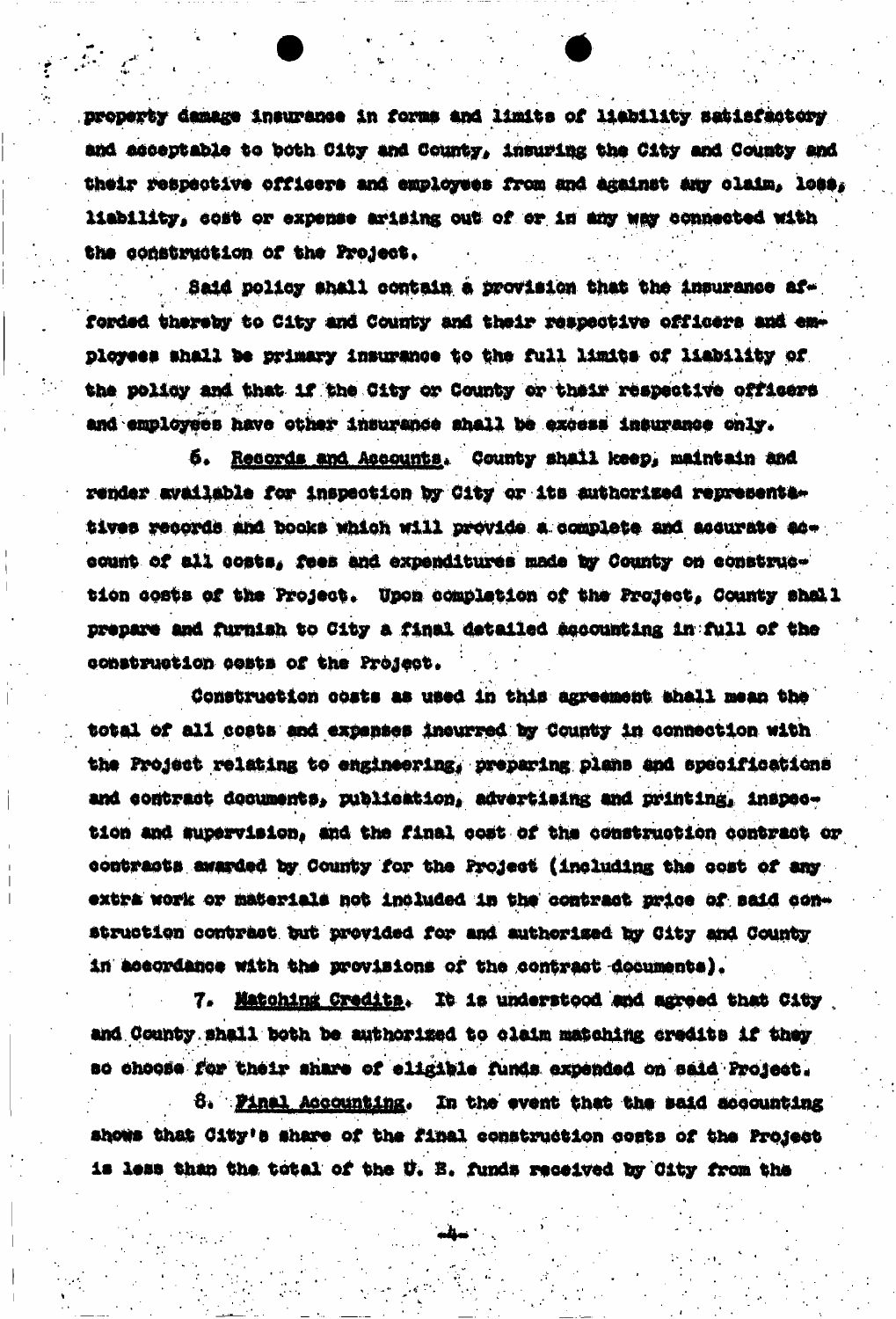State for construction costs of the Project and disbursed directly to County, plus the sum deposited by City with County pursuant to paragraph 2 hereof, County shall refund to City forthwith the difference between the total of said U. E. funds and the aum deposited by City with County and City's share of the final construction costs of the Project. In the event said accounting shows that City's share of the finalconstruction costs of the Project is more than the total of said U. E. funds and the said sum deposited by City with County, City shall pay to County forthwith the difference between City's share of the final construction costs of the Project and the total of said U. E. funds and the said sum deposited by City with County.

9. In the event any territory within the Project is annexed to City before the date of approval of said plans and specifications by County, County's share of the total contract cost shall be reduced by the ratio the amount of territory annexed bears to the total area of the Project, except that County shall continue to bear the construction. costs of any non-participating items requested by County for the Project which are installed within the territory so annexed.

10. Failure to Execute Local Agency Agreement. It is understood and agreed that in the event a local agency agreement has not been executed by City, County and the State of California by May 15, 1971, providing for the contribution of U. E. funds towards the construction

-5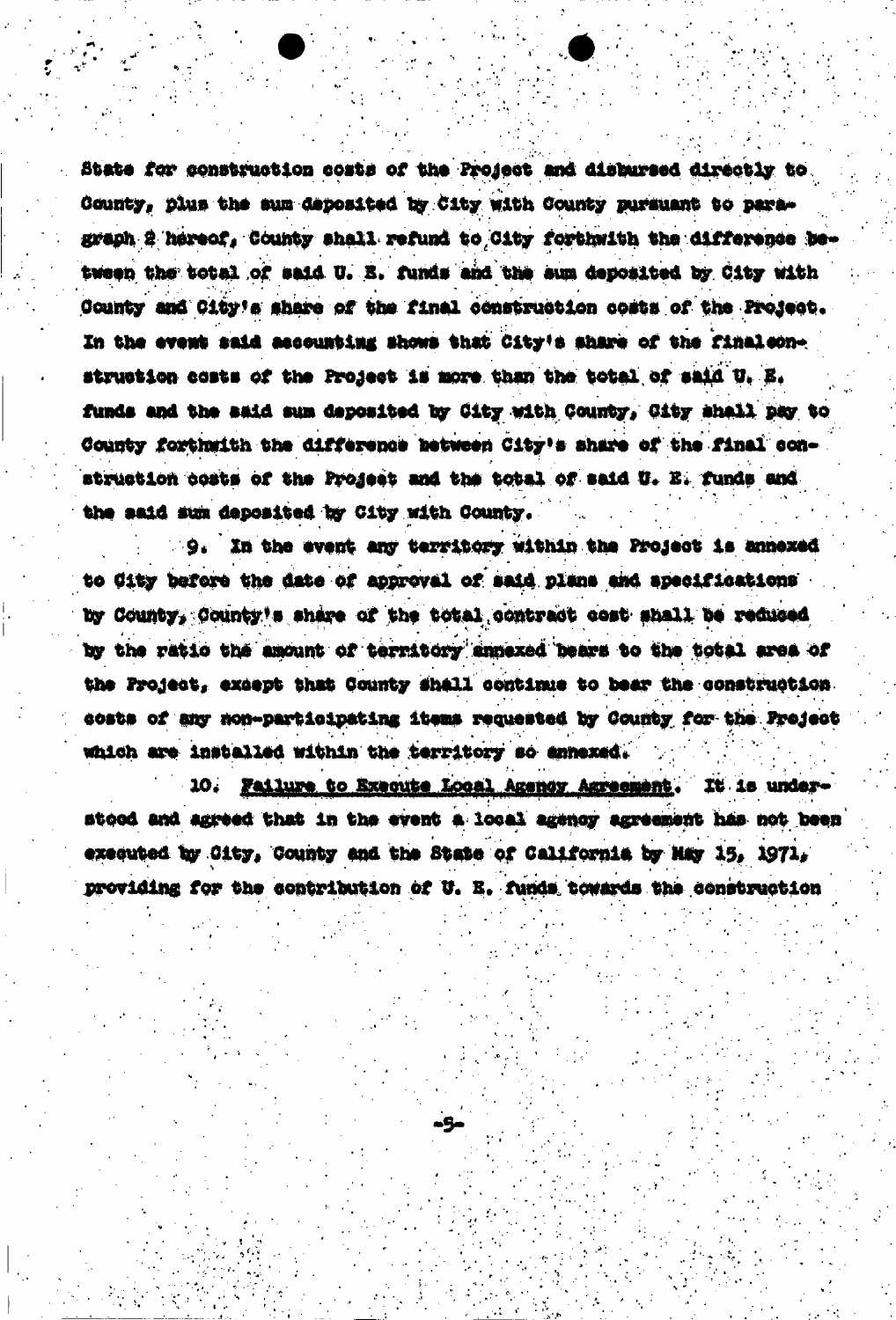costs of the Project, this agreement shall be mull and void.

WITNESS THE EXECUTION HEREOF the day and year first herein-

above set forth.

**ATTEST:** 

APPROVED AS TO FORM:

DOMAID C. ATKINSON Division Chief Attorney

CITY OF SAN JOSE, a municipal corporation

٠,

APPROVED AS TO FORM:

COUNTY OF SANTA CLARA, a political subdivision

County Counsel **JEAN PULLAN, Clerk** ATTEBT :

Board of Supervisors

Donald M. Rains Assistant Clerk Board of Supervisors

L. Tw ומז Chairman, Board of Supervisors

**Titler** 

"County"

"C1ty"

**Board of Supervisors** 70 West Hedding Street San Jose, Calif. C5110.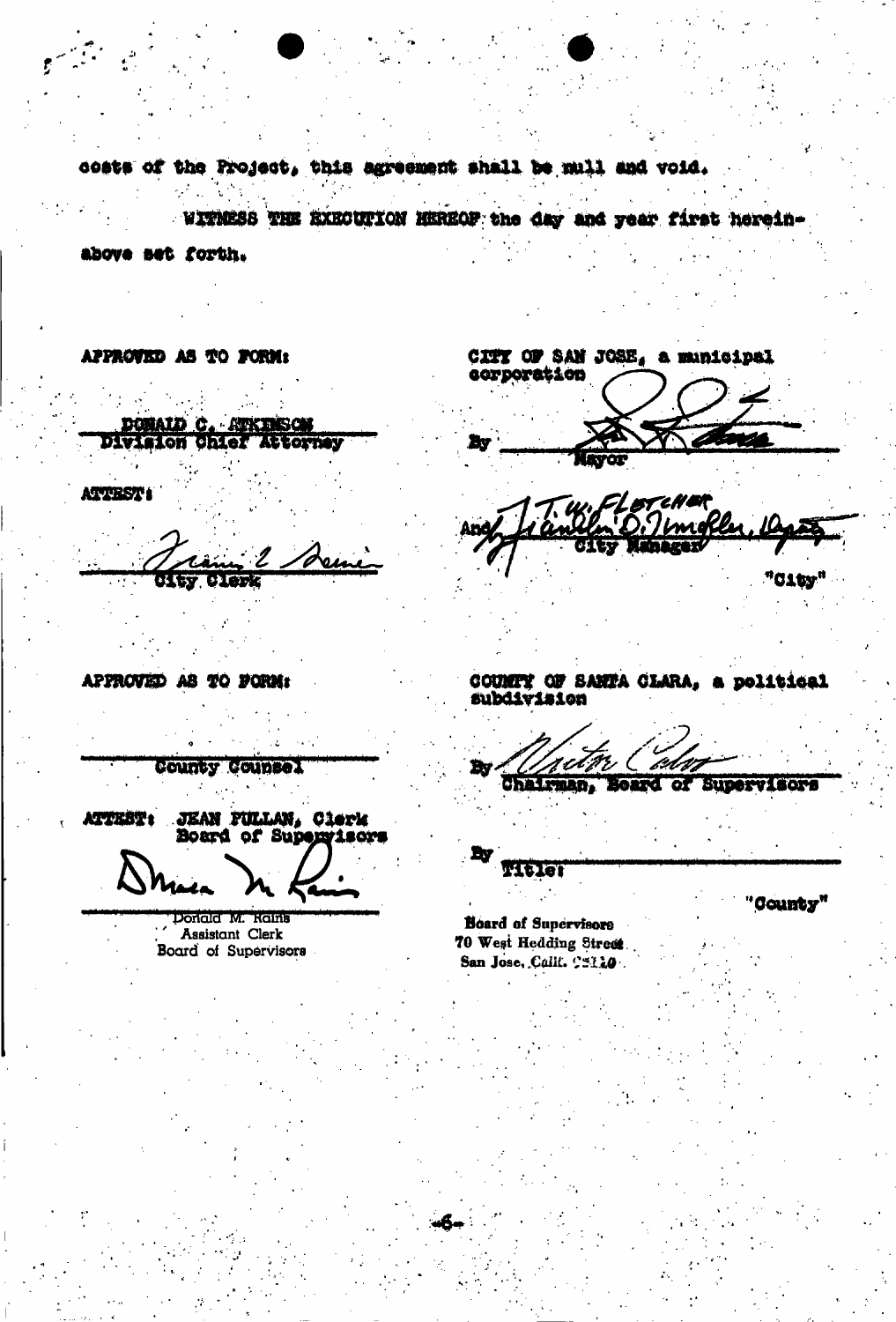1) File Co

**FFPtDCA:** tc-B **7/3/70** 

4

## **• ' RESOLUTION NO. 38107**

**RESOLUTION OP THE COUNCIL OP THE CITY OP SAN JOSE AUTHORIZING THE MAYOR AND .CITY MANAGER TO EXECUTE AN AGREEMENT WITH THE COUNTY OP SANTA CLARA PROVID-ING FOR THE SHARING OF COSTS OF WIDENING AND IM-PROVING BASCOM AVENUE'BETWEEN UNION AVENUE AND WEST VALLEY FREEWAY, AND AUTHORIZING THE DIRECTOR OF PUBLIC WORKS TO EXPEND FOR SAID PURPOSE MONEYS**  PROPERLY APPROPRIATED THEREFOR

*>*  **BE IT RESOLVED BY, THE COUNCIL OF THE CITY OF SAN JOSE:** 

• 1

**SECTION 1, The Mayor and City Manager are hereby authorized and directed to execute, on behalf of the City of San Jose, that certain agreement between the City of San Jose, a municipal corporation of the State of California (hereinafter called City), and the County of Santa Clara, a political subdivision of the State of California (hereinafter called County), namely, "Agreement Between the City of**  *m*  **San Jose and the County of Sanca Clara For Improvement of Bascom Avenue Between Union Avenue and 'West Valley Freeway<sup>1</sup>', form dated 7/3/70, a copy of which said agreement is on file in the office of the City Clerk and to which reference is hereby made for all of its terms and provisions.** 

**Said agreement provides for the sharing by City and County of the acquisition costs and construction costs of the widening and improvement of Bascom Avenue between Union Avenue and West Valley Freeway in the manner provided for in said agreement. Said agreement further states that County shall award the construction contract for**  the Project (as that term is defined in the said agreement), shall re**quire insurance from any contractor awarded a contract for any portion of the Project insuring both City and County, Said agreement additionally provides that in the event a Local Agency Agreement has not been executed by City, County and the State of California by May 15, 1971, providing for the contribution of Federal Aid Secondary Urban** 

 $-1-$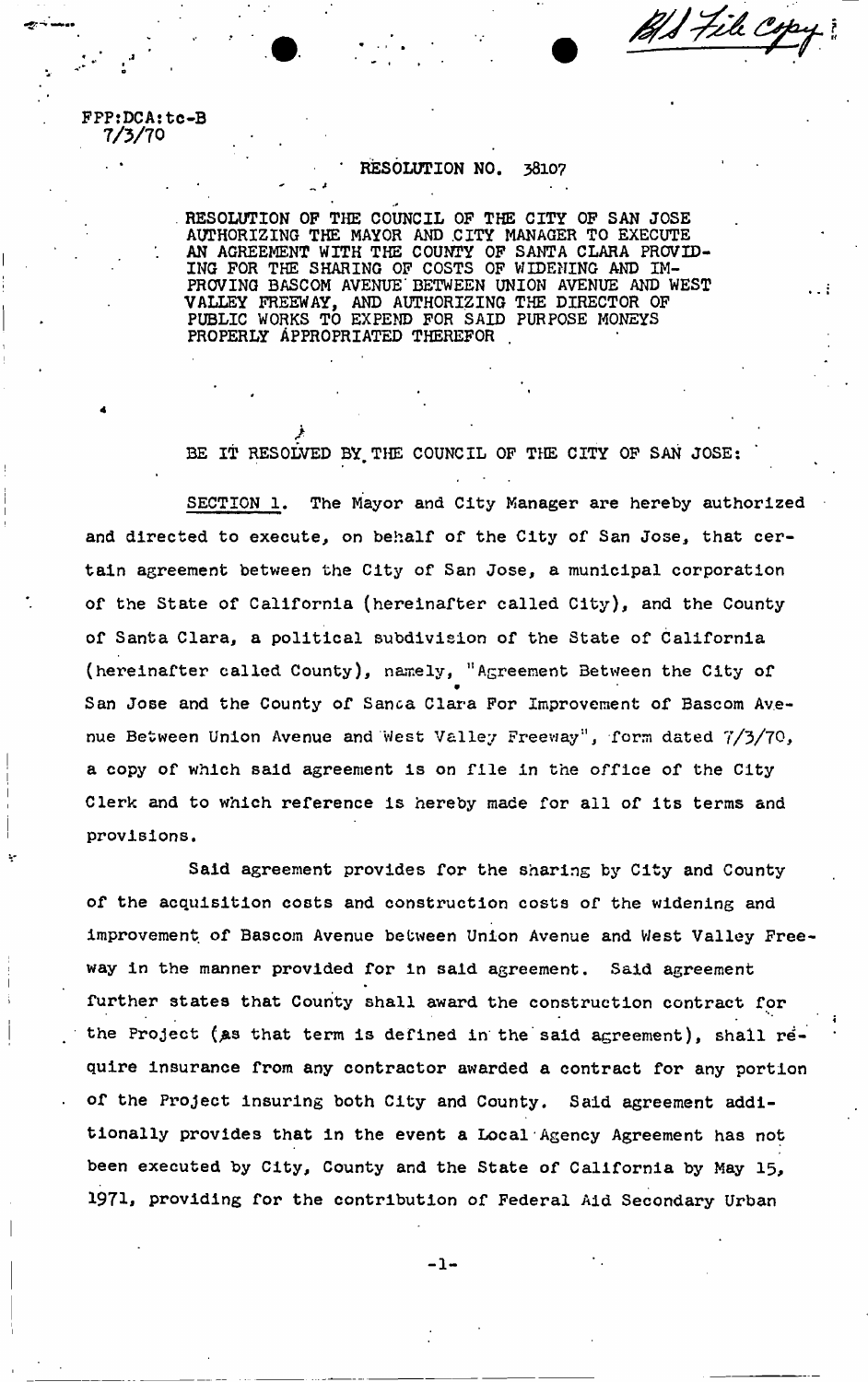**Extension Funds towards the construction costs of the.Project, said**  agreement shall be null, and void. **agreement shall be null,and void.** 

**SECTION 2. The City Manager and the Director of Public Works are authorized and directed to carry out the terms and provisions of Baid agreement on behalf of City and the Director of Public Works is authorized to expend such sums of money as are necessary to carry out City's obligations under said agreement from moneys properly appropriated therefor** 

ADOPTED this 17th day of  $\frac{\text{August}}{\text{August}}$ , 1970, by **the following vote:** 

AYES: **Councilinen - Colla, Goglio, Gross, Shaffer** and **James.** 

**NOES: Cbuncilmen - None.** 

**ABSENT: Councilmen - Hays and yineta.** 

**Mayor** 

**RONALD R. JAMES** 

**ATTEST: FRANCIS L. GHEINER** 

| City Clerk                                                        |
|-------------------------------------------------------------------|
| The attached is a full, true and correct                          |
| copy of the original now on file in                               |
| my office.                                                        |
| ATTEST:                                                           |
| Francis L. Greiner, City Clerk<br>of the City of San Jose, Calif. |
| By:<br>Deputy                                                     |
| Dated: Hugus $T$ 19,1970                                          |
|                                                                   |

Form No. 170-40

Void if detached

4

**38107**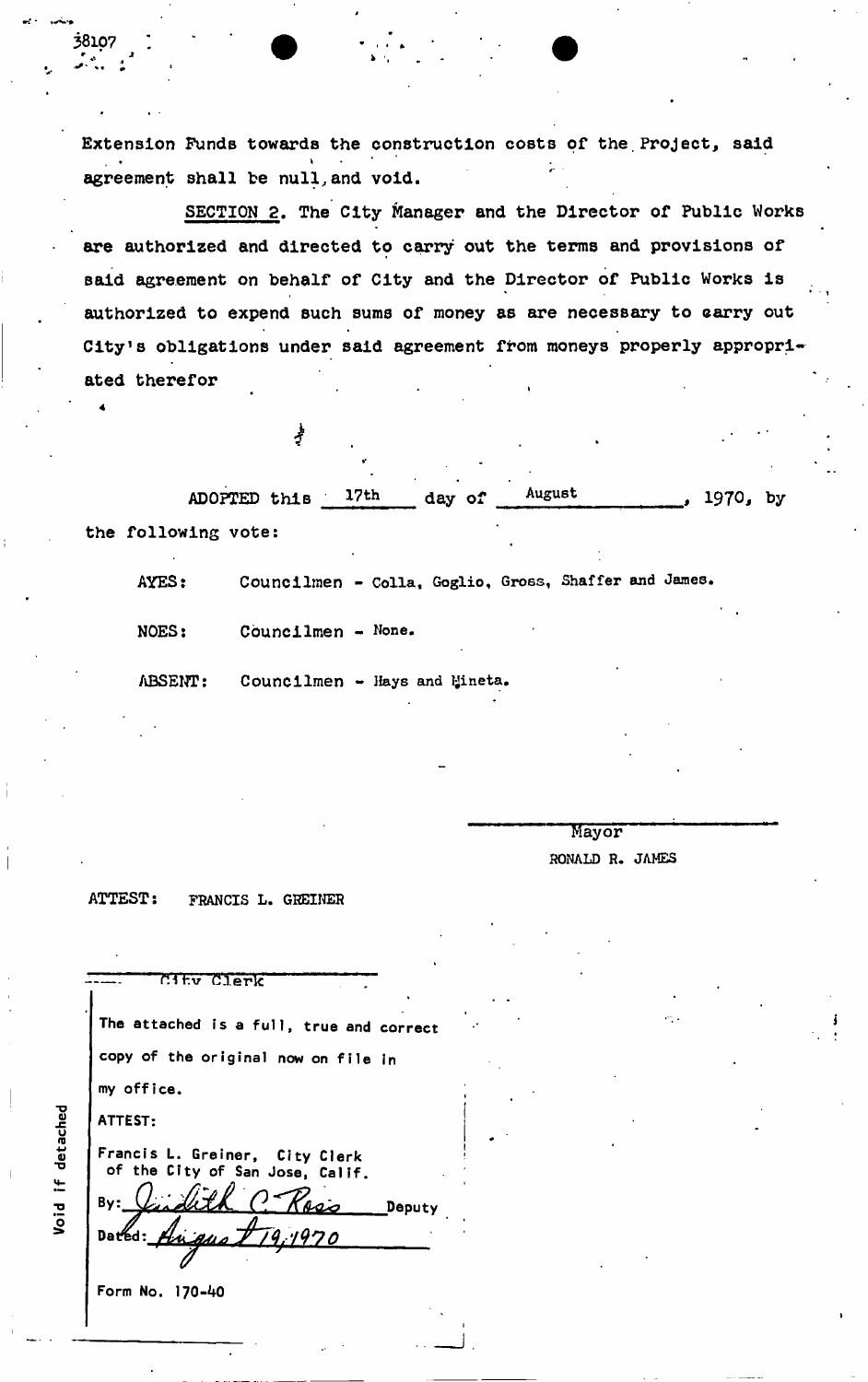**September 2, 1970** 

 $\mathbf{V}$ 

**Mrs. Judith C. Ross City Clerk's Office City of San Jose Room 116 801 North First St. San Jose, Ca. 95110** 

**Subjects Agreement between the City o£ San Jose and the County of Santa Clara for Improvement of Bascom Avenue between Union Avenue and West Valley Freeway** 

**Gentlemeni** 

**Enclosed Is an original and one copy of the captioned Cost-Sharing Agreement between the County of Santa Clara and the city of San Jose\* The Board of Supervisors at Its regularly scheduled meeting on September 1, 1970, approved this Agree**ment on behalf of the County.

**After execution of this Agreement, please return the copy to this office. The original Agreement Is for your records.** 

**Very truly yours,** 

**BOARD OF SUPERVISORS** 

**Drlna Collins Deputy Clerk** 

**dc** 

 $\overline{\phantom{a}}$ 

Enclosures: 2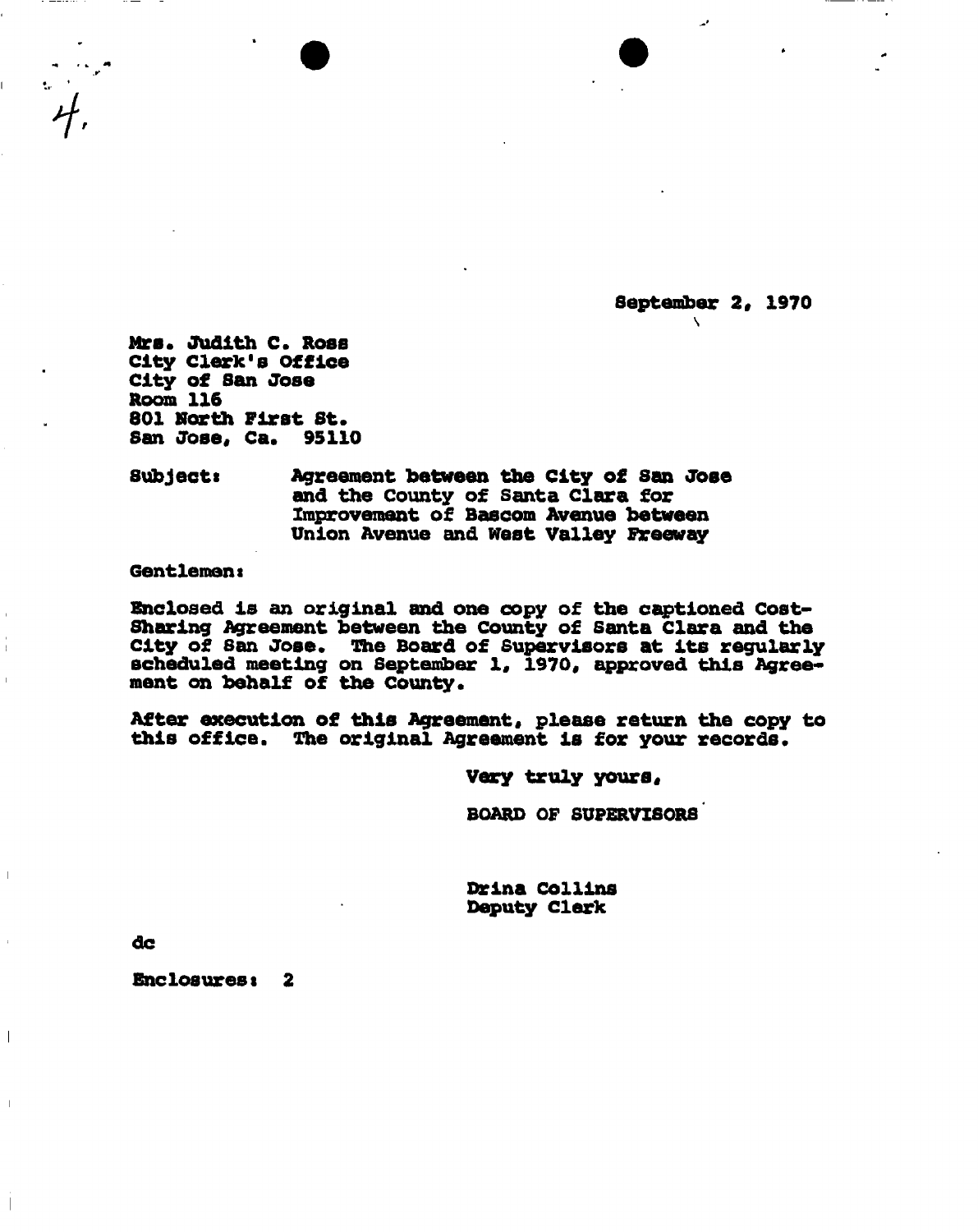| <b>WHITE</b>  | — Controller              |  |
|---------------|---------------------------|--|
| <b>CANARY</b> | - County Executive        |  |
| PINK          | - Central Service or      |  |
|               | GOLD. ROD-County Engineer |  |
| GREEN         | — File                    |  |

4.

Change Order No.........

**BOARD OF SUPERVISORS** SANTA CLARA COUNTY

 $\pmb{f}$ 

September 1, 1970 DATE.

## Cost-Sharing Agreement

The following to retain the present of the state of the subset of the sepreved by the

Board of Supervisors at a meeting held:

| September 1                                                                                                                                                                                                                          |  |
|--------------------------------------------------------------------------------------------------------------------------------------------------------------------------------------------------------------------------------------|--|
| Project to be charged <b>Agreement between the City of San Jose</b>                                                                                                                                                                  |  |
| and the County of Santa Clara for Improvement of Bascom<br>For the amount of \$800 Agreement.                                                                                                                                        |  |
| <u>CONTRACT A COMMUNICATION COMMUNICATIONS AND CONTRACT ON THE CONTRACT OF THE CONTRACT OF THE CONTRACT OF THE CONTRACT OF THE CONTRACT OF THE CONTRACT OF THE CONTRACT OF THE CONTRACT OF THE CONTRACT OF THE CONTRACT OF THE C</u> |  |
|                                                                                                                                                                                                                                      |  |
|                                                                                                                                                                                                                                      |  |

Donald M. Rains **MARKET BEATER** Assistant Clerk of the Board

DNR: de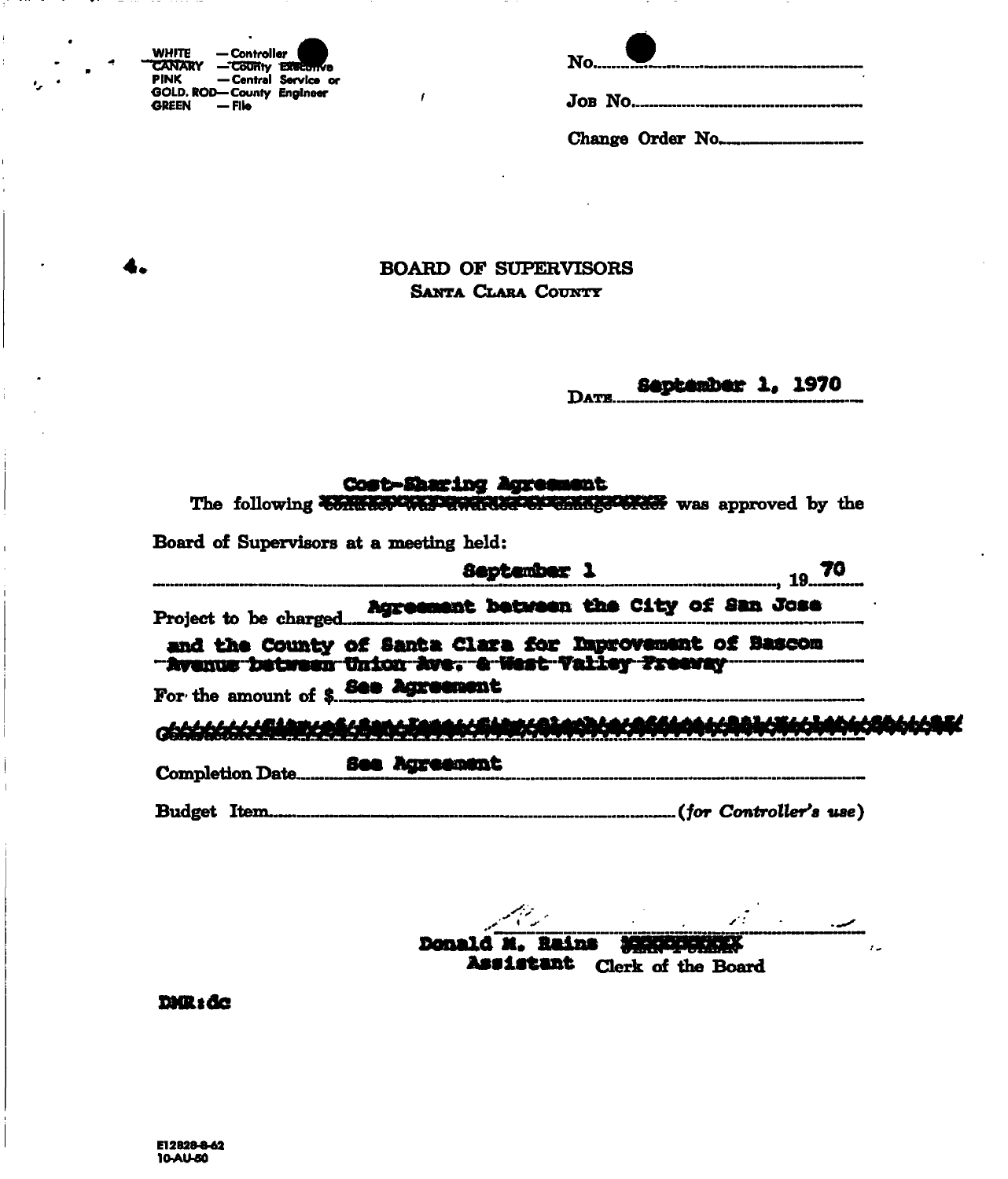|                     | <b>County of Santa Clat</b>                                                                                                                                                                                                                                                                                                                                                                                                                 |                                                      |               | Department of Public Works<br><b>County Office Building</b><br>20 West Hedding Street<br>San Jose, California 95110 |
|---------------------|---------------------------------------------------------------------------------------------------------------------------------------------------------------------------------------------------------------------------------------------------------------------------------------------------------------------------------------------------------------------------------------------------------------------------------------------|------------------------------------------------------|---------------|---------------------------------------------------------------------------------------------------------------------|
| California          |                                                                                                                                                                                                                                                                                                                                                                                                                                             |                                                      |               |                                                                                                                     |
|                     |                                                                                                                                                                                                                                                                                                                                                                                                                                             | TRANSMITTAL MEMORANDUM                               |               | S.D.                                                                                                                |
|                     |                                                                                                                                                                                                                                                                                                                                                                                                                                             | Page of                                              |               | DATE: August 21, 1970                                                                                               |
| <b>FOR:</b>         | BOARD OF SUPERVISORS AGENDA OF September 1                                                                                                                                                                                                                                                                                                                                                                                                  |                                                      |               | , 1970                                                                                                              |
| FROM:               | MONTINI, ENGINEERING, PUBLIC WORKS                                                                                                                                                                                                                                                                                                                                                                                                          |                                                      |               |                                                                                                                     |
| <b>TITLE:</b>       | AGREEMENT BETWEEN THE CITY OF SAN JOSE AND THE COUNTY OF<br>SANTA CLARA FOR IMPROVEMENT OF BASCOM AVENUE BETWEEN UNION<br>AVENUE AND WEST VALLEY FREEWAY                                                                                                                                                                                                                                                                                    |                                                      |               |                                                                                                                     |
| <b>DESCRIPTION:</b> |                                                                                                                                                                                                                                                                                                                                                                                                                                             |                                                      |               |                                                                                                                     |
|                     | This agreement provides for the sharing of costs for the<br>construction of the Bascom Avenue project between Union Avenue<br>and the proposed West Valley Freeway. This project involves<br>widening of the existing road to 6 lanes with a continuous two-<br>way left turn lane in the median. This is the same section that<br>is being constructed on the current Bascom Avenue project between<br>San Carlos Street and Union Avenue. |                                                      |               |                                                                                                                     |
|                     | The County and the City have received an allocation from the<br>California Highway Commission for Urban Extension Funds to be.<br>used on this project.<br>Approval is recommended.                                                                                                                                                                                                                                                         |                                                      |               |                                                                                                                     |
| .to:                | After execution please send two (2) copies of the agreement                                                                                                                                                                                                                                                                                                                                                                                 |                                                      |               |                                                                                                                     |
|                     | City Clerk's Office.<br>City of San Jose<br>Room 116                                                                                                                                                                                                                                                                                                                                                                                        | 801 North First Street<br>San Jose, California 95110 |               |                                                                                                                     |
|                     |                                                                                                                                                                                                                                                                                                                                                                                                                                             | Attention: Mrs. Judith C. Ross                       |               |                                                                                                                     |
|                     | LM:JYT:vlh                                                                                                                                                                                                                                                                                                                                                                                                                                  |                                                      |               |                                                                                                                     |
|                     | attachments                                                                                                                                                                                                                                                                                                                                                                                                                                 |                                                      |               |                                                                                                                     |
|                     |                                                                                                                                                                                                                                                                                                                                                                                                                                             |                                                      |               |                                                                                                                     |
|                     |                                                                                                                                                                                                                                                                                                                                                                                                                                             |                                                      |               |                                                                                                                     |
|                     |                                                                                                                                                                                                                                                                                                                                                                                                                                             |                                                      |               |                                                                                                                     |
| APPROVED:           | <b>JAMES POTT</b>                                                                                                                                                                                                                                                                                                                                                                                                                           |                                                      | HOWARD CAMPEN |                                                                                                                     |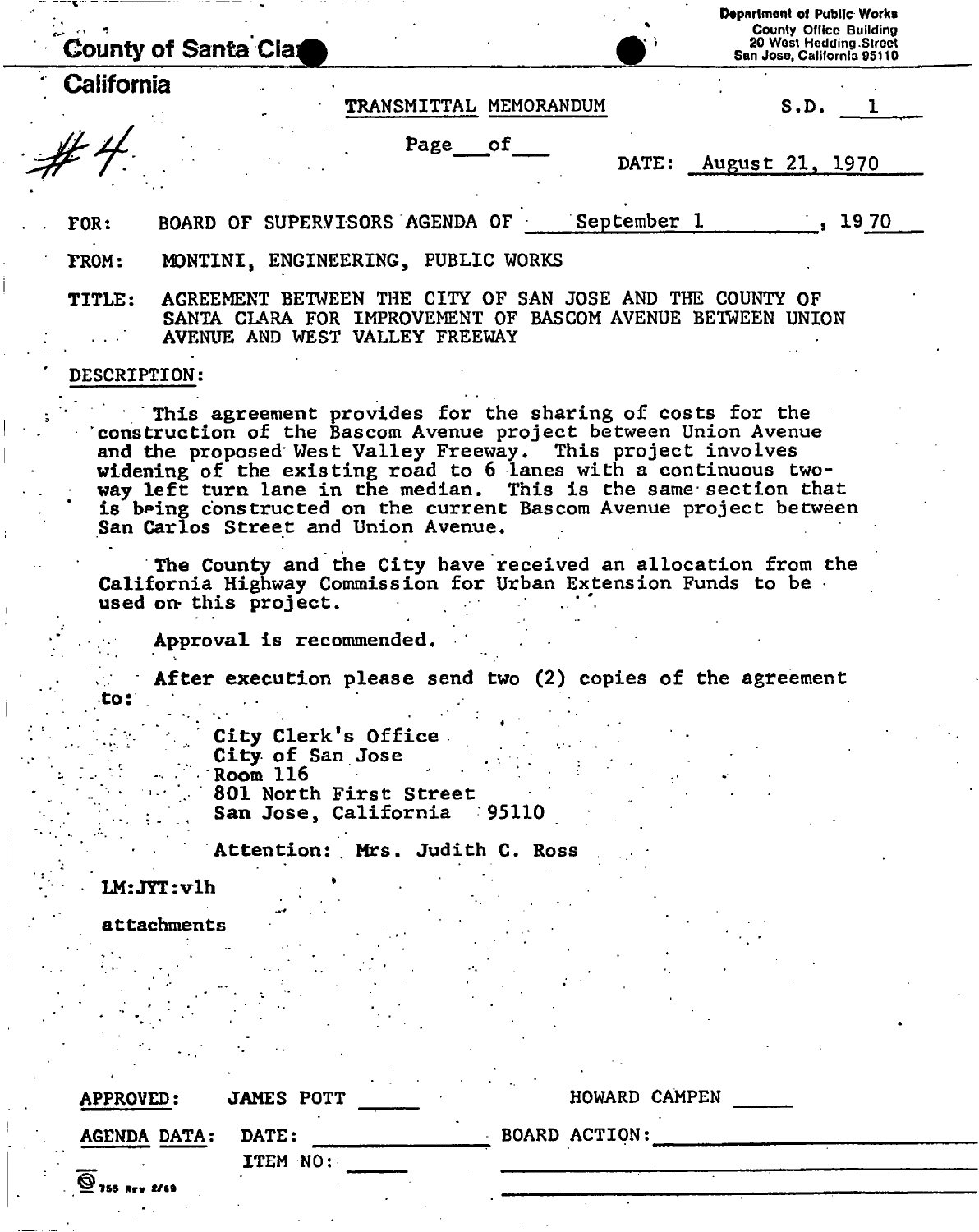## **memorandum**

Pending Roadie

| $-44W1$                 |                                              | <b>FROM</b>                               |                             |
|-------------------------|----------------------------------------------|-------------------------------------------|-----------------------------|
| <b>Anjo<sup>2</sup></b> | <b>Public Works Department</b><br><b>Pub</b> |                                           | <u>Board of Supervisors</u> |
|                         |                                              |                                           |                             |
|                         |                                              | Agmt with San Jose - Impvt of Bascom Ave. | Aug. 20, 1970               |

**Please review this agreement and return all papers with your recommendation to the Board of Supervisors.** 

**Thank you.** 

Eilen aven

**Attachments - letter and agreement (with City resolution)** 

**<sup>R</sup>**EORDER **» 963074 (§1 26 Rev 11/69** 

and the company of the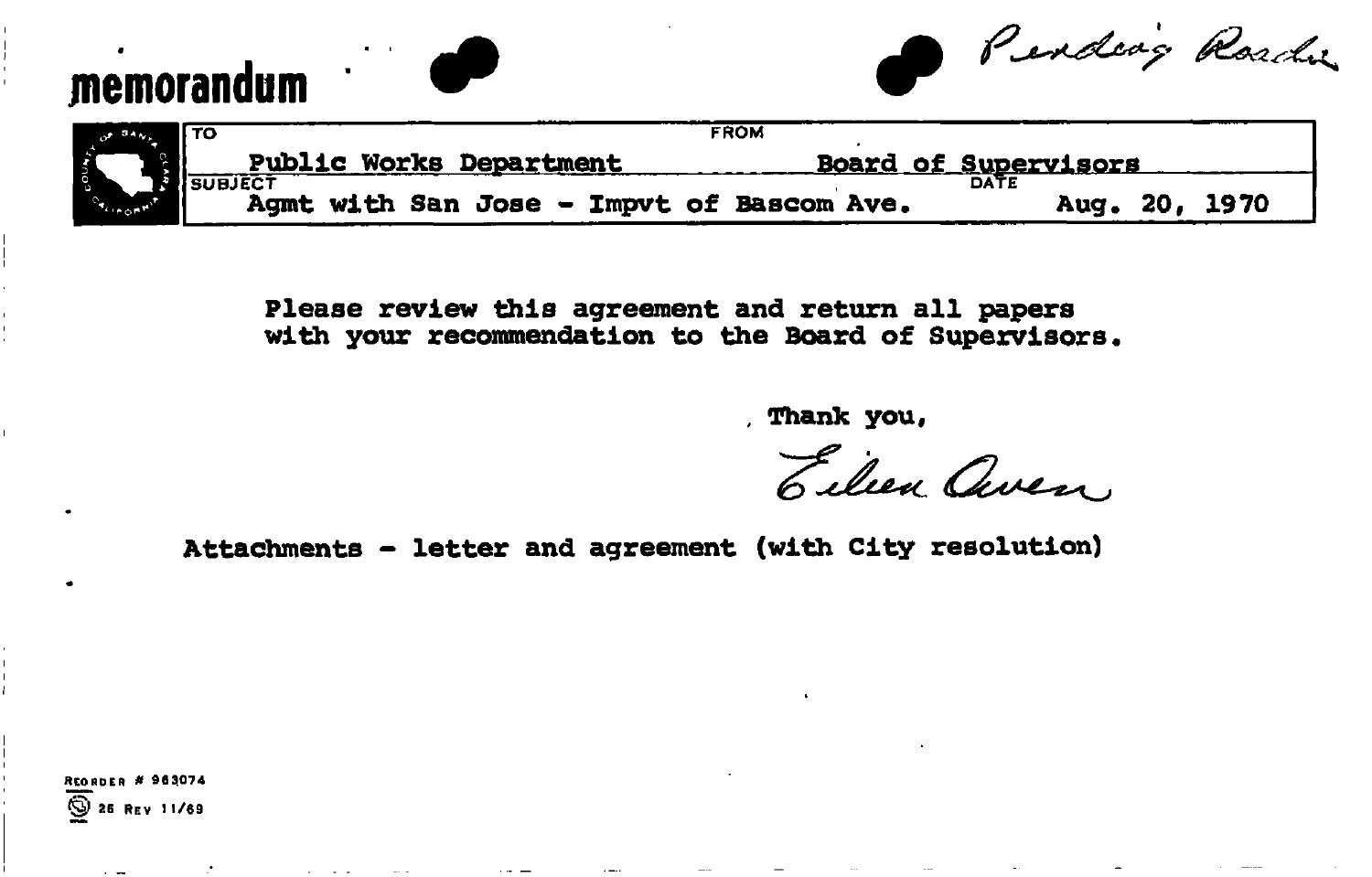

**CITY CLERK** 

CITY OF SAN JOSE **CALIFORNI A** 

CITY HALL

TELEPHON E 292-314 1

**August 19, 1970** 

**Santa Clara County Board of Supervisors 52k Administration Building^ 70 W. Hedding San Jose, California 95110** 

**AGREEMENTS: IMPROVEMENT OF BASCOM AVENUE BETWEEN UNION AVENUE AND WEST VALLEY FREEWAY; INSTALLATION OF TRAFFIC CONTROL SIGNALS AND INTERSECTION IMPROVEMENTS AT THE INTERSECTIONS OF - BLOSSOM HILL ROAD/KOOSER ROAD, BLOSSOM HILL ROAD/PEARL AVENUE AND BLOSSOM HILL ROAD/CAHALAN AVENUE AND FOR SHARING OF COSTS THEREOF** 

**Enclosed are two copies each of the above captioned agreements. Attached to each separate copy is a certified resolution pertaining to each. -**

**After execution, please return both copies of both agreements to the attention of: Mrs. Judith C. Ross, City Clerks Office, Room 116, San Jose, California 95110.** 

**Sincerely,** 

. Ross

**JUDITH C. ROSS DEPUTY CITY CLERK** 

**Enc. ^f**